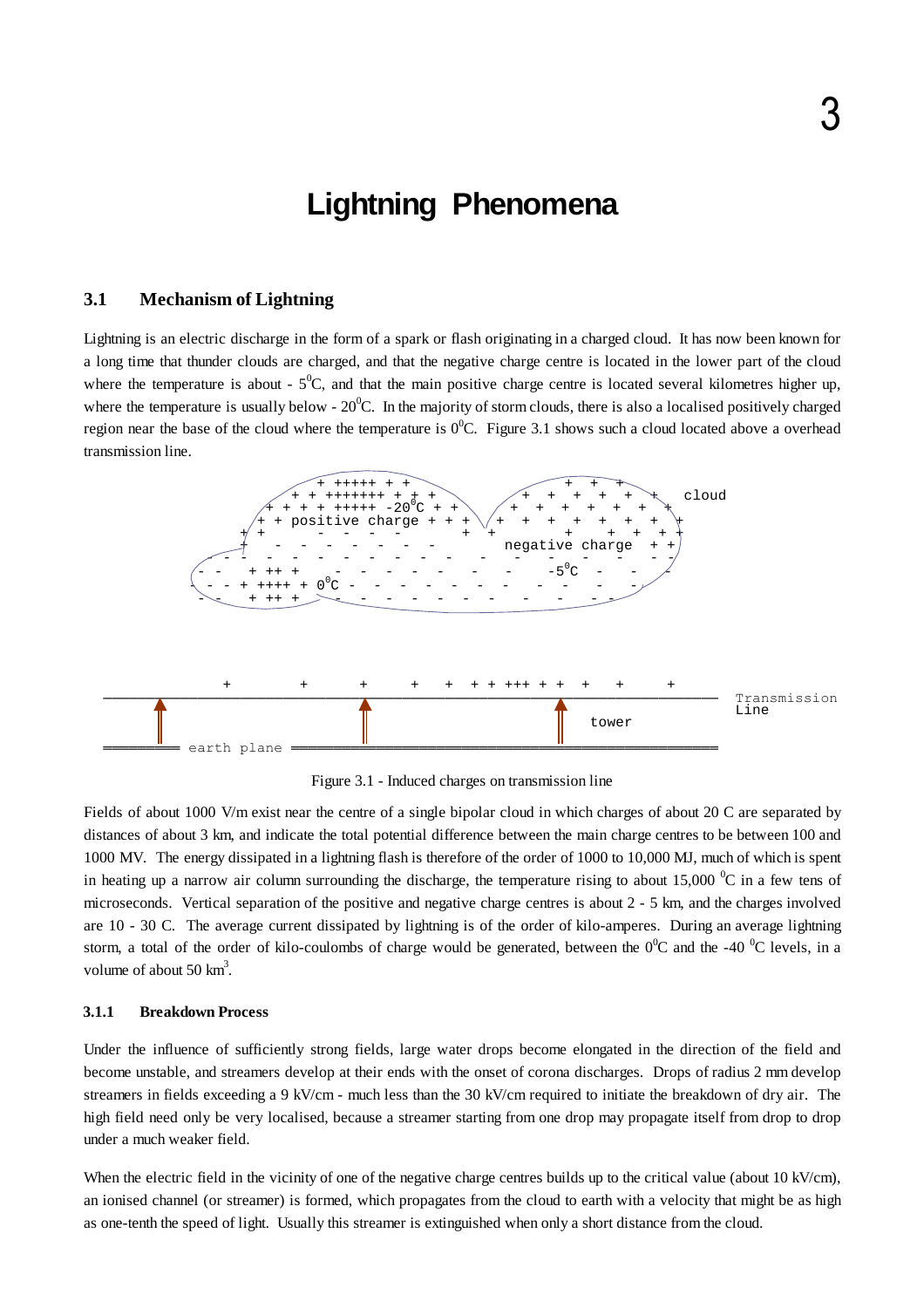Forty micro-seconds or so after the first streamer, a second streamer occurs, closely following the path of the first, and propagating the ionised channel a little further before it is also spent. This process continues a number of times, each step increasing the channel length by 10 to 200 m. Because of the step like sequence in which this streamer travels to earth, this process is termed the **stepped leader** stroke. This process is shown diagrammatically in figure 3.2.



Figure 3.2 - Propagation of lightning channel

When eventually the stepped leader has approached to within 15 to 50 m of the earth, the field intensity at earth is sufficient for an upward streamer to develop and bridge the remaining gap. A large **neutralising** current flows along the ionised path, produced by the stepped leader, to neutralise the charge. This current flow is termed the **return** stroke and may carry currents as high as 200 kA, although the average current is about 20 kA.

The luminescence of the stepped leader decreases towards the cloud and in one instances it appears to vanish some distance below the cloud. This would suggest that the current is confined to the stepped leader itself. Following the first, or main stroke and after about 40 ms, a second leader stroke propagates to earth in a continuous and rapid manner and again a return stroke follows. This second and subsequent leader strokes which travel along the already energised channel are termed **dart leaders**.

What appears as a single flash of lightning usually consist of a number of successive strokes, following the same track in space, at intervals of a few hundredths of a second. The average number of strokes in a multiple stroke is four, but as many as 40 have been reported. The time interval between strokes ranges from 20 to 700 ms, but is most frequently 40-50 ms. The average duration of a complete flash being about 250 ms.

The approximate time durations of the various components of a lightning stroke are summarised as follows.

| Stepped leader          |     | $10 \text{ ms}$          |
|-------------------------|-----|--------------------------|
| Return stroke           | $=$ | $40 \text{ }\mu\text{s}$ |
| period between strokes  |     | $40 \text{ ms}$          |
| duration of dart leader |     | ms                       |

For the purpose of surge calculations, it is only the heavy current flow during the return stroke that is of importance. During this period it has been found that the waveform can be represented by a double exponential of the form

$$
i = I(e^{-\alpha t} - e^{-\beta t})
$$

with wavefront times of  $0.5 - 10 \mu s$ , and wavetail times of  $30 - 200 \mu s$ . (An average lightning current waveform would have a wavefront of the order of 6  $\mu$ s and a wavetail of the order of 25  $\mu$ s).

The standard voltage waveform used in high voltage testing has a  $1.2/50$   $\mu$ s waveform to take into account the most severe conditions. For the standard waveform, the coefficients  $\alpha$  and  $\beta$  in the double exponential have values of  $\alpha$  = 1.426 x  $10^4$  s<sup>-1</sup>, and  $\beta = 4.877$  x  $10^6$  s<sup>-1</sup>.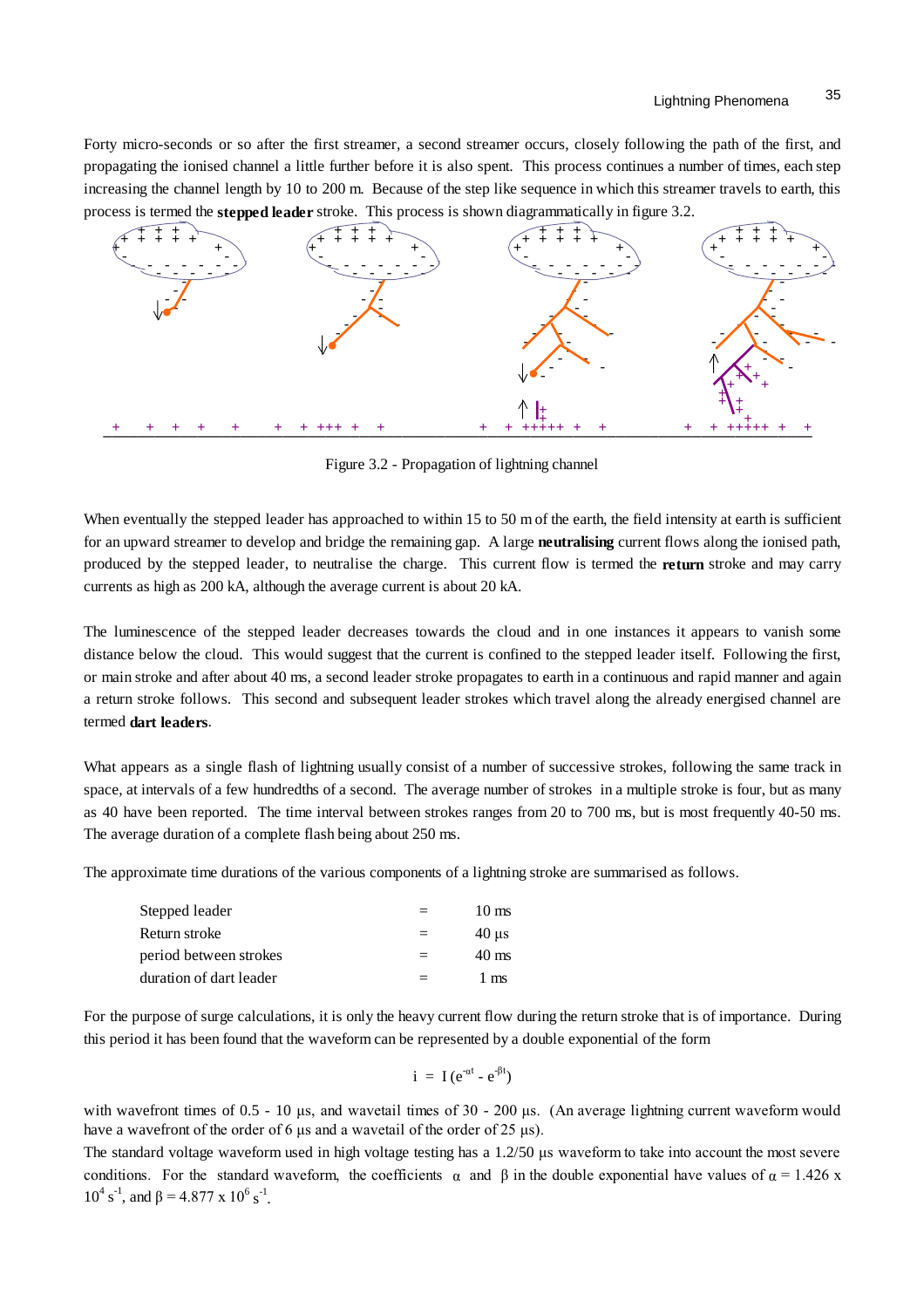## High Voltage Engineering - J R Lucas 2001 36 **3.1.2 Frequency of occurrence of lightning flashes**

A knowledge of the frequency of occurrence of lightning strokes is of utmost importance in the design of protection against lightning. The frequency of occurrence is defined as the flashes occurring per unit area per year.

However, this cannot be measured very easily, and without very sophisticated equipment. This information is difficult to obtain. However, the keraunic level at any location can be quite easily determined. The **keraunic level** is defined as the number of days in the year on which thunder is heard. It does not even distinguish between whether lightning was heard only once during the day or whether there was a long thunderstorm. Fortunately, it has been found by experience that the keraunic level is linearly related to the number of flashes per unit area per year. In fact it happens to be about twice the number of flashes/square mile/year. By assuming this relationship to hold good throughout the world, it is now possible to obtain the frequency of occurrence of lightning in any given region quite easily.

The isokeraunic level map, which shows contours of equal keraunic level, for Sri Lanka is shown in figure 3.3.



Figure 3.3 - Isokeraunic Level map of Sri Lanka

The map is based on the findings of the study "Lighning conditions in Ceylon,, and measures to reduce damage toelectrical equipment" by Dr Gi-ichi Ikeda in 1968 (Asian Productivity organization report, May 1969 – AP) Project TES/68)

# **3.2 Lightning Problem for Transmission Lines**

The negative charges at the bottom of the cloud induces charges of opposite polarity on the transmission line. These are held in place in the capacitances between the cloud and the line and the line and earth, until the cloud discharges due to a lightning stroke. The figure 3.4 shows the problems facing the transmission engineer caused by lightning. There are three possible discharge paths that can cause surges on the line.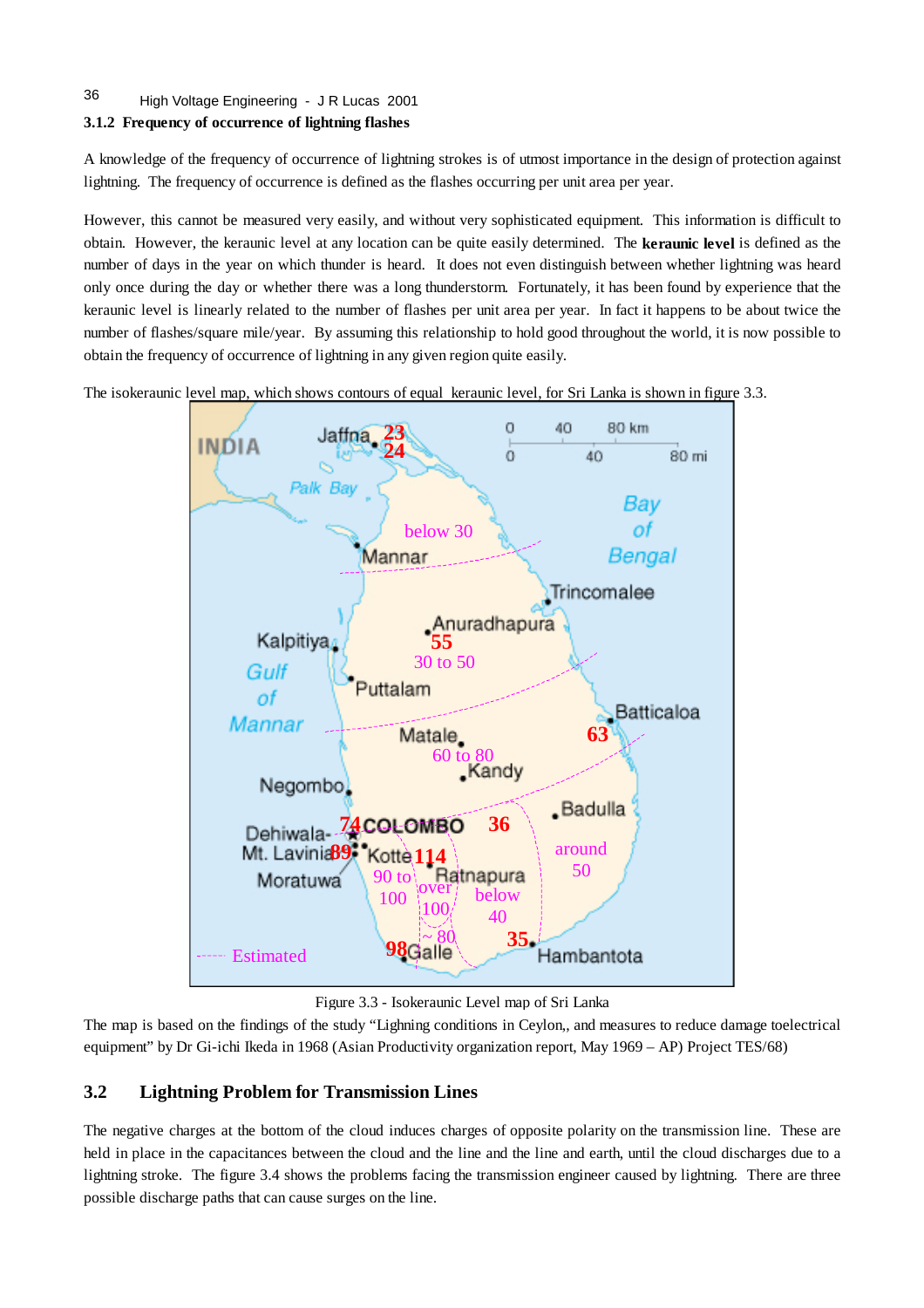

Figure 3.4 - Geometry of lightning leader stroke and transmission line

(a) In the first discharge path (1), which is from the leader core of the lightning stroke to the earth, the capacitance between the leader and earth is discharged promptly, and the capacitances from the leader head to the earth wire and the phase conductor are discharged ultimately by travelling wave action, so that a voltage is developed across the insulator string. This is known as the **induced voltage due to a lightning stroke to nearby ground**. It is not a significant factor in the lightning performance of systems above about 66 kV, but causes considerable trouble on lower voltage systems.

(b) The second discharge path (2) is between the lightning head and the earth conductor. It discharges the capacitance between these two. The resulting travelling wave comes down the tower and, acting through its effective impedance, raises the potential of the tower top to a point where the difference in voltage across the insulation is sufficient to cause flashover from the tower back to the conductor. This is the so-called **back-flashover** mode.

(c) The third mode of discharge (3) is between the leader core and the phase conductor. This discharges the capacitance between these two and injects the main discharge current into the phase conductor, so developing a surgeimpedance voltage across the insulator string. At relatively low current, the insulation strength is exceeded and the discharge path is completed to earth via the tower. This is the **shielding failure** or direct stroke to the phase conductor.

The protection of structures and equipment from the last mode of discharge by the application of lightning conductors and/or earth wires is one of the oldest aspects of lightning investigations, and continue to do so.

### **3.2.1 Shielding by overhead ground wires**

Overhead ground wires are provided on transmission lines to intercept direct strokes of lightning and thus keep it off the phase conductor, and to reduce the surge current and hence the overvoltage on a phase conductor by having currents induced in it.

The proportion of lightning flashes capable of causing sparkover of line insulation decreases as the system voltage increases. This is due to the fact that the magnitude of the overvoltage caused by lightning strokes are almost independent of the system voltage. Of course there is a slight dependence as the height of the towers also increase with the increase in voltage and a taller tower is more liable to a lightning strike. For a given magnitude of lightning overvoltage, the per unit value based on system voltage decreases as the system voltage increases. Thus as the system voltage increases, there are lesser number of flashovers caused by lightning.

Not only does the tall tower attract more lightning strokes, but also it requires a much better earth-wire coverage for a given degree of protection. The figure 3.5 illustrates this geometrically, by considering two identical configurations of conductors, but with the height of the tower different.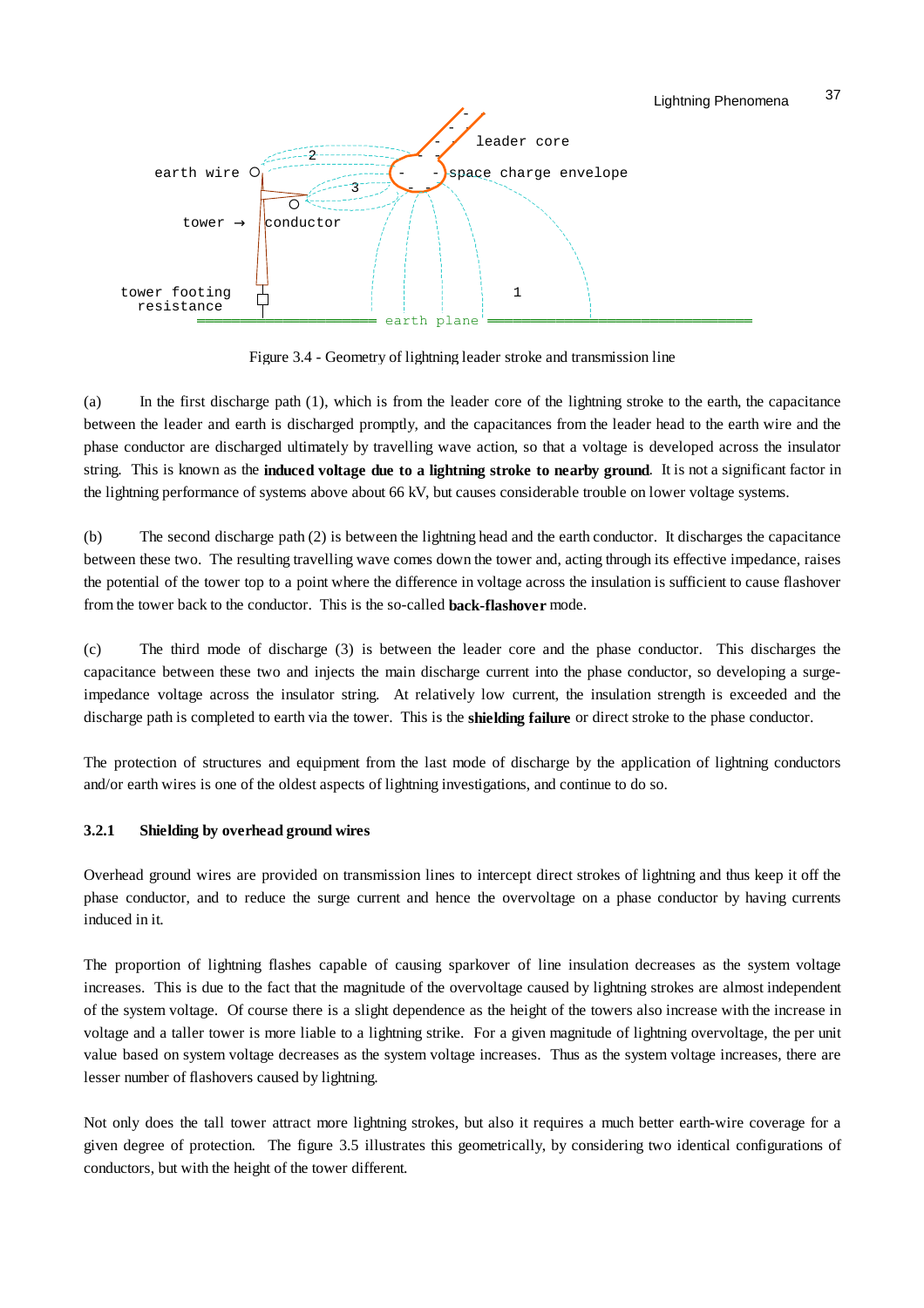

//////////////////////////////// earth plane ////////////////////////////////////

#### Figure 3.5 - Earth wire shielding - geometric model

The region marked (1) on the diagram, represents the region in which lightning will most likely strike the earth wire and thus provide protection against direct strikes. The locus of the lower boundary of this region is approximately defined by the perpendicular bisector of the line joining the phase conductor (the outermost for a horizontal arrangement and the uppermost in the case of a vertical arrangement) and the earth wire.

The region marked (2) on the diagram, represents the region in which lightning avoids both the overhead conductor as well as the earth wire but strikes some nearby object. The region has the upper boundary defined approximately by a parabolic locus. This locus is taken as equidistant from both the earth plane as well as the phase conductor. {This assumption is not exactly true as the phase conductor is a better attractor of lightning due to its sharper configuration).

Depending on the strength of the charge on the leader core, lightning will be initiated at a distance away from the object struck. Thus if the leader core could approach very close to the phase conductor before it discharges, then that particular stroke will be weak. This defines a minimum region within which lightning strikes terminating on the line does not do any damage. This region thus has a circular locus around the conductor, which need not be considered.

The region marked (3) on the diagram is the balance region, demarcated by the locus of region (1), the locus of region (2) and the circular locus where the stroke is too weak to cause damage. In this region (3) the lightning stroke is most likely to terminate on the phase conductor. The area (3) is thus a measure of the efficiency of the earth-wire protection. The smaller this region is the better the shielding provided by the overhead earth wires. It can be seen that for the same semi-vertical shielding angle  $\theta$ , the taller the tower the lesser the efficiency of protection provided by the earth wire. Further it can be seen that if the semi-vertical angle of shielding is reduced, the area (3) reduces giving better protection. Thus to obtain the same degree of protection, taller towers require smaller protection angles.

### **3.2.2 Calculation of Shielding angle**

The shielding angle of an overhead earth wire is defined as the semi-vertical angle between the line joining the most exposed conductor and the earth wire.

Consider the electrostatic interaction between the core of the downward lightning stroke and a single conductor and a single earth wire as shown in figure 3.6. As the leader channel propagates downwards, its equipotential lines will interact with both phase conductor as well as the earth wire. The earth wire may be at a lower potential than the phase conductor or vice versa. In the former case (a) protection will be afforded, and the shielding is effective. In the latter case (b) no protection will be afforded and non-effective shielding will occur.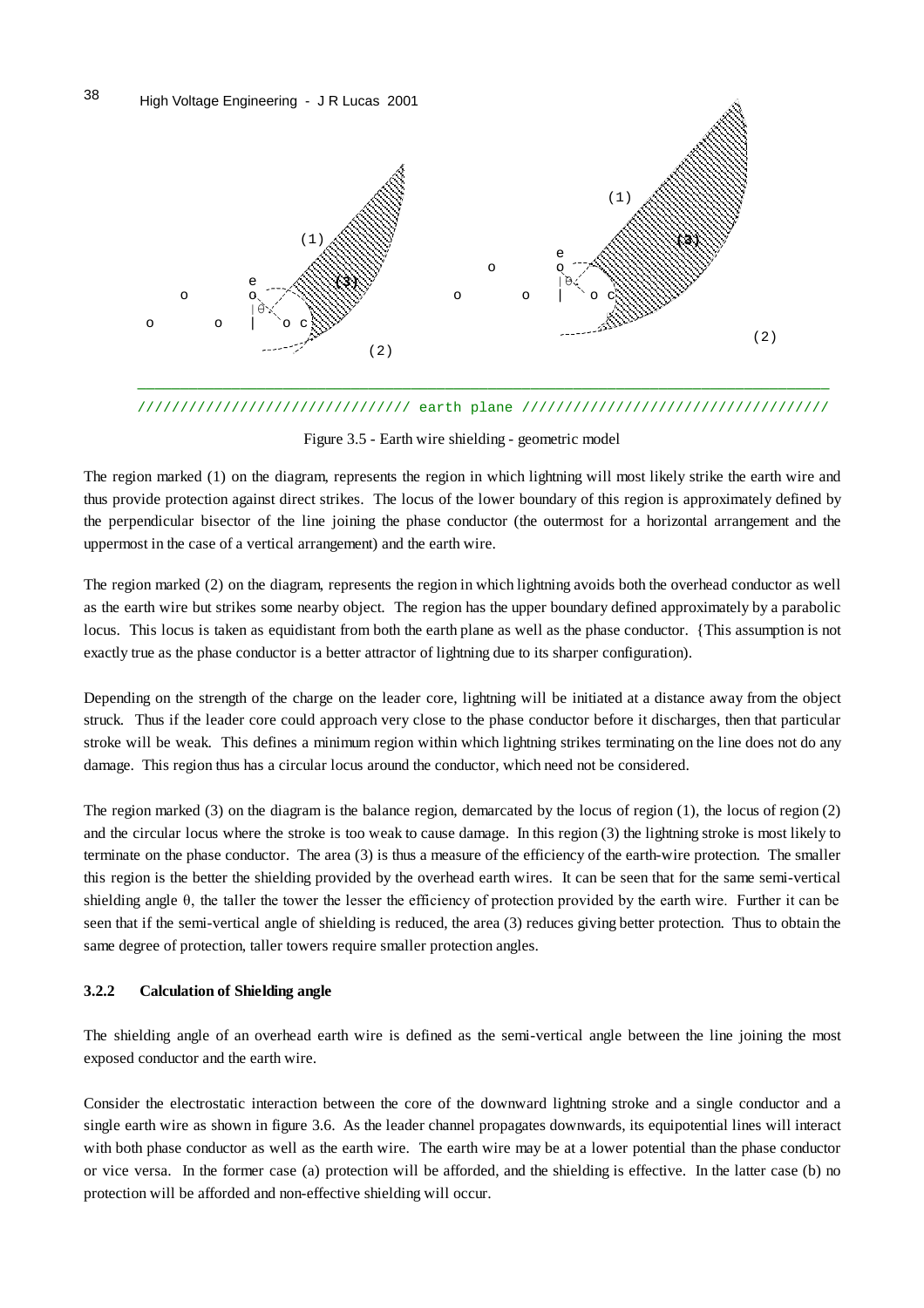



For the same conductor configuration, both effective shielding and non-effective shielding could occur depending on how close the leader channel gets to the phase conductor. Thus it is necessary to know the critical distance at which various charges discharge. These have been obtained by various investigators and is illustrated in figure 3.7.





Figure 3.7 - Critical Distances associated with charges in stroke

The peak value of the return stroke current is approximately proportional to the leader charge, and the corresponding values are shown alongside the value of the charge on the diagram.

Figure 3.8 shows the distribution of magnitudes of the charges (and currents), in terms of the percentage of strokes exceeding a given current.



Figure 3.8 - Charge concentration in lightning

Based on the above, it has been found that a shielding angle of the order of  $30^0$  would give almost complete protection, where as an angle of nearly  $90^{\circ}$  would give almost no protection. Typical values used for the shielding angle are in the range of 22 $\degree$  to 48 $\degree$ .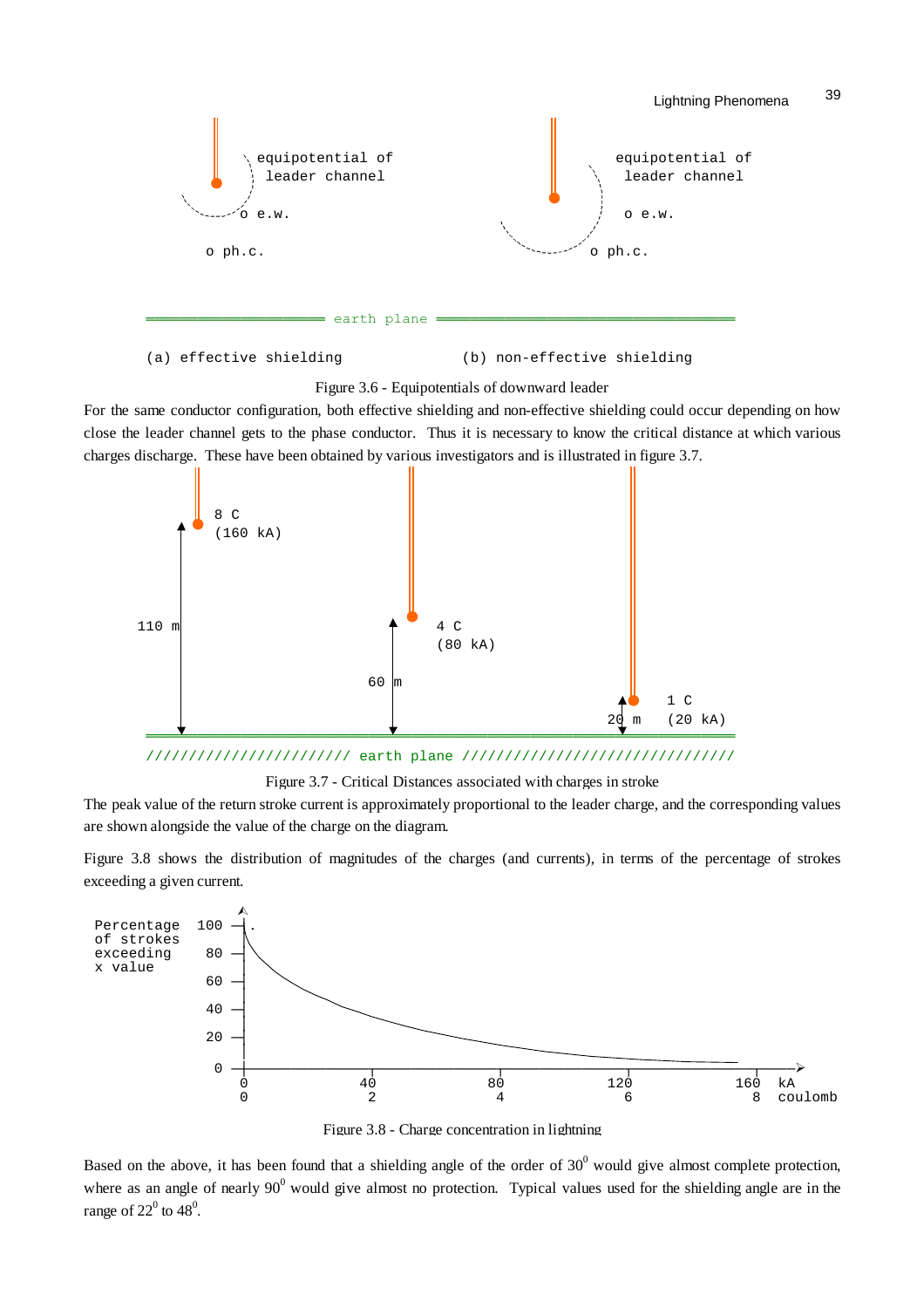40 High Voltage Engineering - J R Lucas 2001

## **3.3 Area of attraction of transmission systems to lightning**

**Protective zone of lightning conductor**: The area over which a lightning stroke will be attracted to and will terminate on a lightning conductor in preference to earth is termed the **protection range** or **protective zone**. Figure 3.9 shows this zone.



Figure 3.9 - protective zone of lightning conductor

The calculation of the area is based on a gradient of 3 kV/cm at the tower at which the upward streamer is initiated from the tower. It has been found that for the **average** stroke the **protective ratio** is approximately two for a lightning conductor or tower.

#### $R = 2H$  (approx) at 20 kA

That is, the area of attraction of a lightning conductor may be expected to be equal to an area around the base of the conductor with a radius of twice the conductor height. In the case of transmission lines, the earth wire is positioned to protect the phase conductors against lightning strokes and hence it is a protective conductor. However, the earth wire attracts strokes that would not normally terminate on the line. Similarly, phase-conductors themselves attract lightning strokes and it is hardly correct to talk of the **protective zone**. A more appropriate term is the **area of attraction**. Figure 3.10 shows the area of attraction of the transmission line and towers.



Figure 3.10 - Area of attraction of transmission line

Since the tower is like a lightning conductor, the area of attraction of the tower can be taken as equal to a circle with radius twice the tower height. An earth wire is more uniform that a transmission tower, in that it does not have a sharp point but a sharp line. It has been estimated that an area either side of the earth wire to a distance of 1.5 or 1.6 times the effective height of the earth wire multiplied by the length of the earth wire is a reasonable value to be taken. Further it must be noted that due to the sag of the earth wire, the effective height of the earth wire is itself only about 80% of the height at the tower. Thus a distance of 64% of the radius of attraction at the tower may be taken for the attraction distance of the earth wire. The phase conductor may be treated similarly, but with the height of the phase conductor being considered instead of that of the earth wire.

Thus if the line dimensions are known, it is possible to evaluate the total area of attraction that the line has to lightning strokes.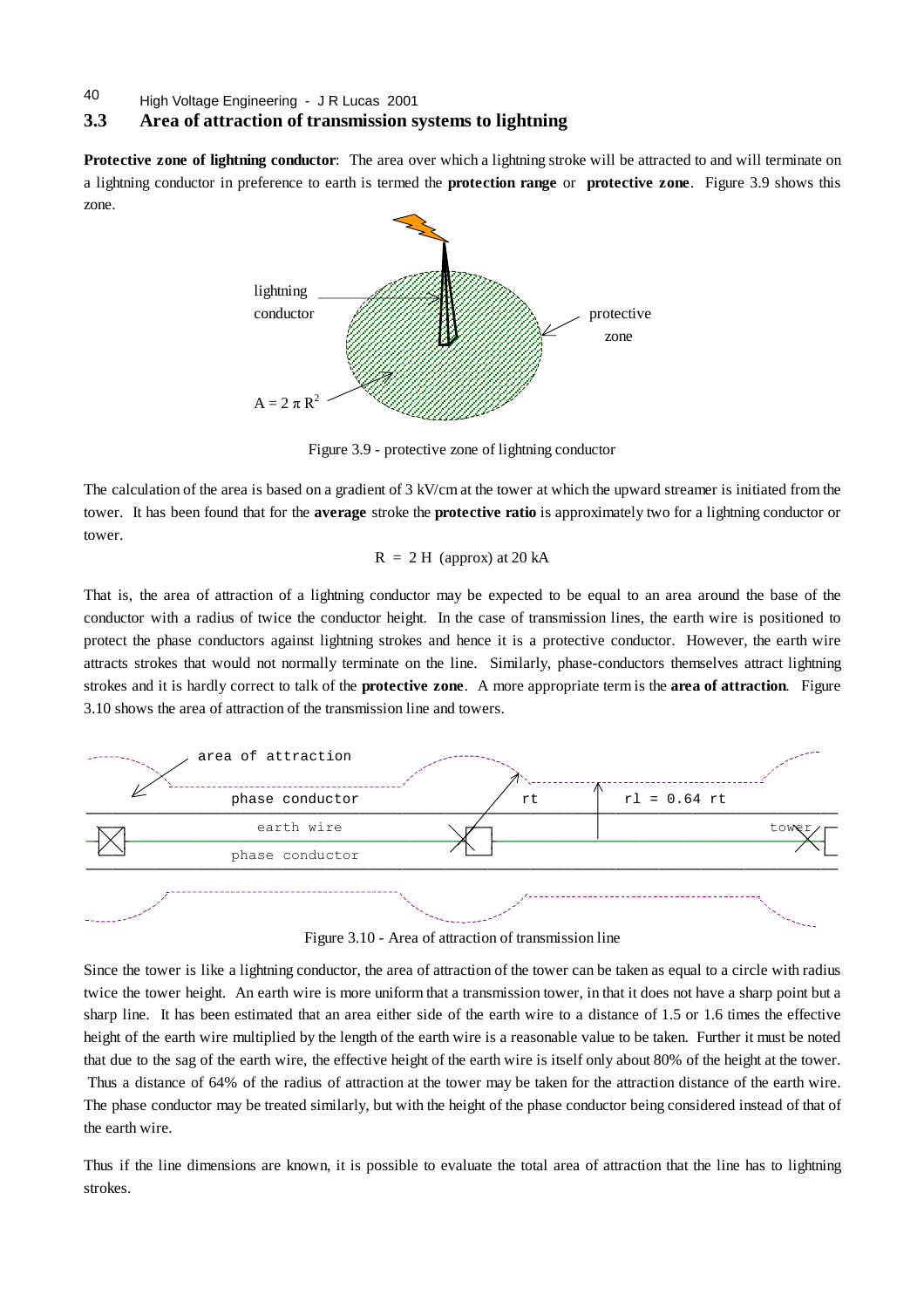## **3.4 Effects of Lightning on a Transmission Line**

Charged clouds induce charges on upstanding objects. These induced charges are distributed in such a way as to cause a concentration of potential at the upper end of the object, with the result that the electrostatic stress is very great. This causes the air in the immediate neighborhood to be ionised very rapidly, and charged particles are expelled from the pointed end. This produces a gradual lowering of the resistance of the discharge path between the cloud and the conductor until eventually the lightning discharge takes place.

#### **3.4.1 Strokes to a Phase-conductor**

The charged cloud could discharge directly onto the line. If the line is struck a long distance from a station or substation, the surge will flow along the line in both directions, shattering insulators and sometimes even wrecking poles until all the energy of the surge is spent. If it strikes the line immediately adjacent to a station, then the damage to plant is almost certain, since it is doubtful whether the ordinary lightning arrestor could divert to earth such a powerful discharge, without allowing a part to be transmitted to the terminal apparatus.

When lightning strikes an overhead phase-conductor, the magnitude of the current and the high frequency nature of the stroke causes voltage surges to be propagated in both directions from the point of the strike (Figure 3.11).



Figure 3.11 - Direct strike on phase conductor

The waveshape of these voltage surges is similar to that of the current in the lightning discharge. The discharge current splits itself equally on contact with the phase conductor, giving travelling waves of magnitude e.

$$
e = \frac{1}{2} Z i (e^{-\alpha t} - e^{-\beta t})
$$

where Z is the surge impedance of the phase conductor.

Using a typical value for the line surge impedance (say 300  $\Omega$ ) and an **average lightning current** (20 kA), the voltage waves on the line would have a crest value of

$$
E = \frac{1}{2} Z i = (300/2) x 20 x 10^3 = 3 MV
$$

#### **3.4.2 Strokes to a tower with no earth wire**

Fortunately, direct strokes to the line are infrequent in occurrence compared to side strokes, the effects of which are not so severe. If there is a direct stroke to the tower, a current would be discharged through the metal work of the tower and there would be a potential difference between the top and bottom of the tower.

Figure 3.12 shows a steel tower (inductance **L**) of a transmission line with no earth wire. If the earthing resistance of the tower is  $\mathbf{R} (= 5 - 100 \Omega)$ , and it is struck by lightning, then the potential built up on the tower top would be

$$
R\,i + L\,\frac{d\,i}{d\,t}
$$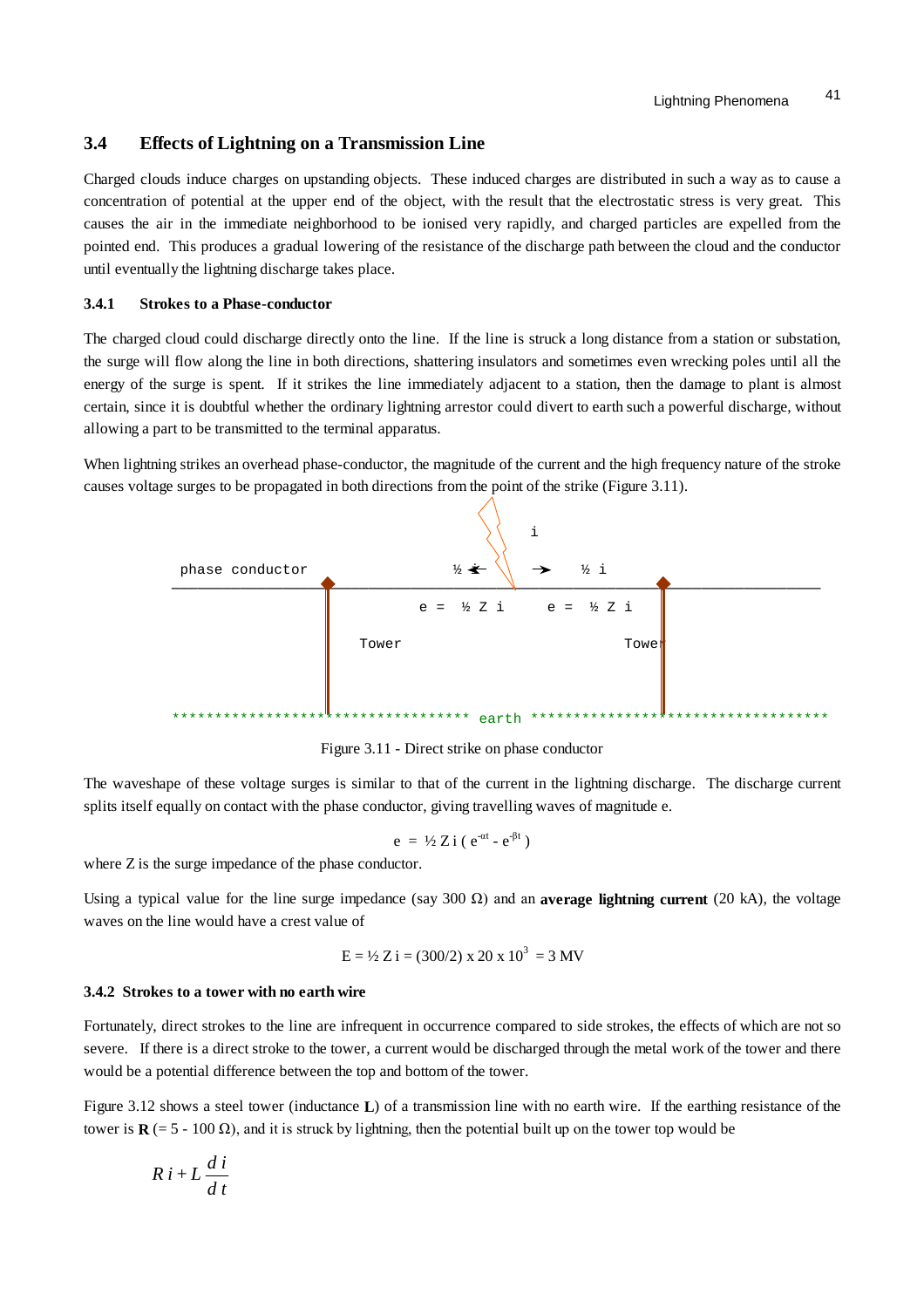If **ei** is the induced voltage on the conductor due to the lightning, then the potential difference built up across the tower and the conductor is given by

$$
e = Ri + L\frac{di}{dt} + e_i
$$

If the value of **e** exceeds the line insulation strength, then a flashover occurs from the tower to the line and this is termed a **backflashover**.

#### **3.4.3 Strokes to Earth Wire**

When a lightning stroke terminates on the tower of a transmission line having an overrunning earth wire, or terminates on the earth wire of the transmission line, then the resulting current flow would be as shown in figure 3.13 (a) and (b).



The voltage waves produced by the current  $i_w$  flowing along the earth wire will travel along the earth wire in both directions from the tower struck. On reaching the neighboring towers they will be partly reflected, and the reflected waves will arrive back at the tower after twice the transit time between the towers. Further reflections will take place as the waves travel further along the earth wire and reaches other towers. In calculation of the resulting voltage wave and hence the potential difference across the insulation it is useful to consider the **initial period**, **first reflection period**, **second reflection period** and so on and obtain separate equivalents.

For example, for the initial period and the first reflection period, the following equivalent circuits given in figures 3.14 and 3.15 may be used.



Figure 3.14 - For initial period



Figure 3.12 - Strokes to tower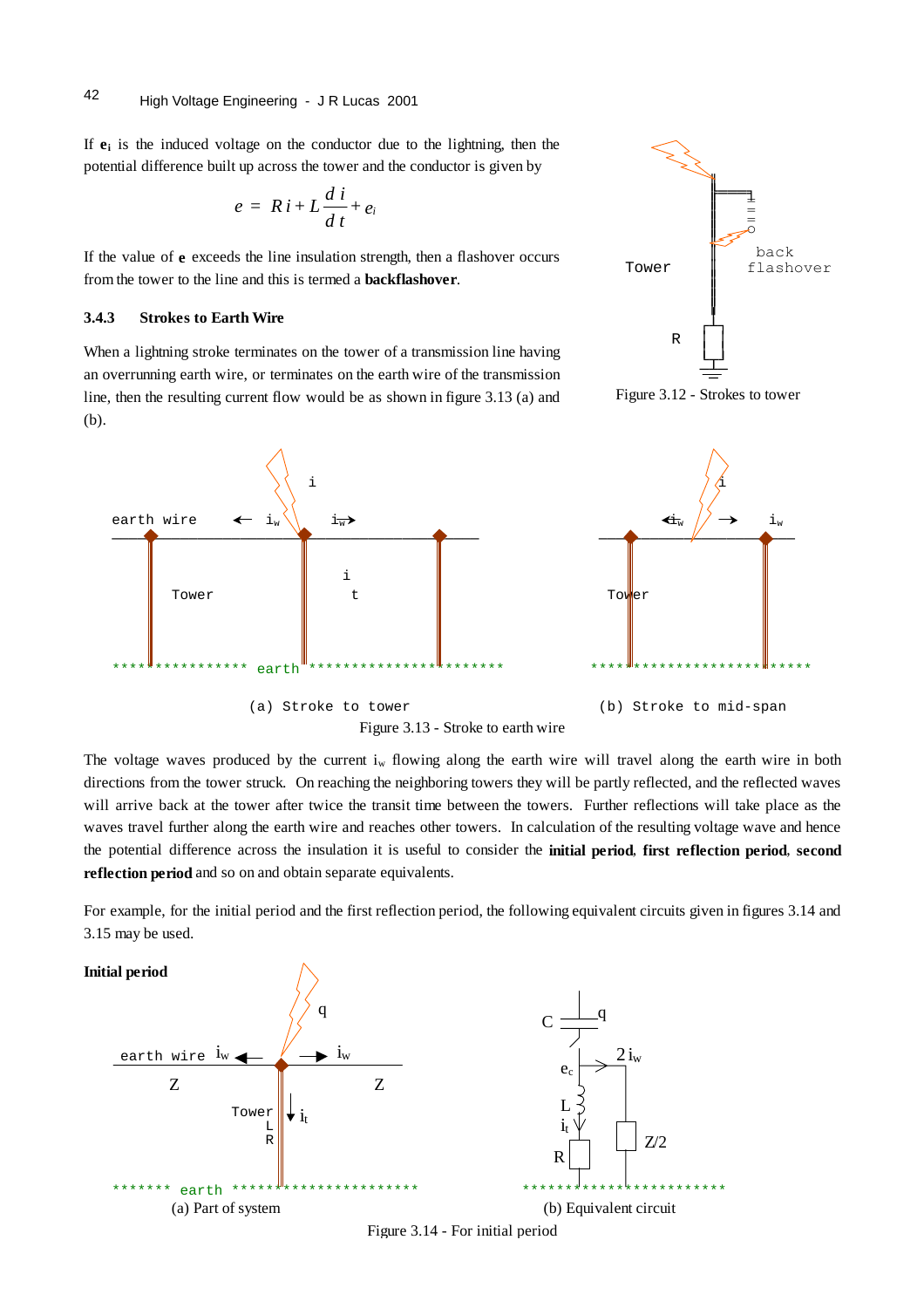In the figure 3.14, **L** is the effective inductance of the tower, **R** is the effective resistance of the tower and footing and **Z** is the surge impedance of the earth wire.



Figure 3.15 - For first reflection period

where **L'** is the inductance of the first span loop and earth return.

If instead of the actual tower being struck, the earth wire is struck somewhere near mid-span, then this can be regarded as two towers in parallel being struck for the second reflection period, with the impedance of the span struck acting as an extension to the lightning channel.

For a given tower footing resistance **R**, strokes to the tower generally develop about one-and-half times the potential at the top of the tower as compared with the strokes to mid span. For a typical lightning current of 20 kA and a tower footing resistance of 20  $\Omega$ , those struck at the tower develop voltages of the order of 200 kV.

#### **3.4.4 Strokes to nearby objects (Indirect Strokes)**

In any lightning discharge, the charge on the down coming leader causes the conductors of the line to have a charge induced in them (figure 3.16).



Figure 3.16 Induced charge on line

These charges are bound (held in that portion of the line nearest to the cloud) so long as the cloud remains near without discharging its electricity by a lightning stroke to an object. If however, the cloud is suddenly discharged, as it is when lightning strikes some object nearby, the induced charges are no longer bound, but travel with nearly the velocity of light, along the line to equalise the potential at all points of the line.